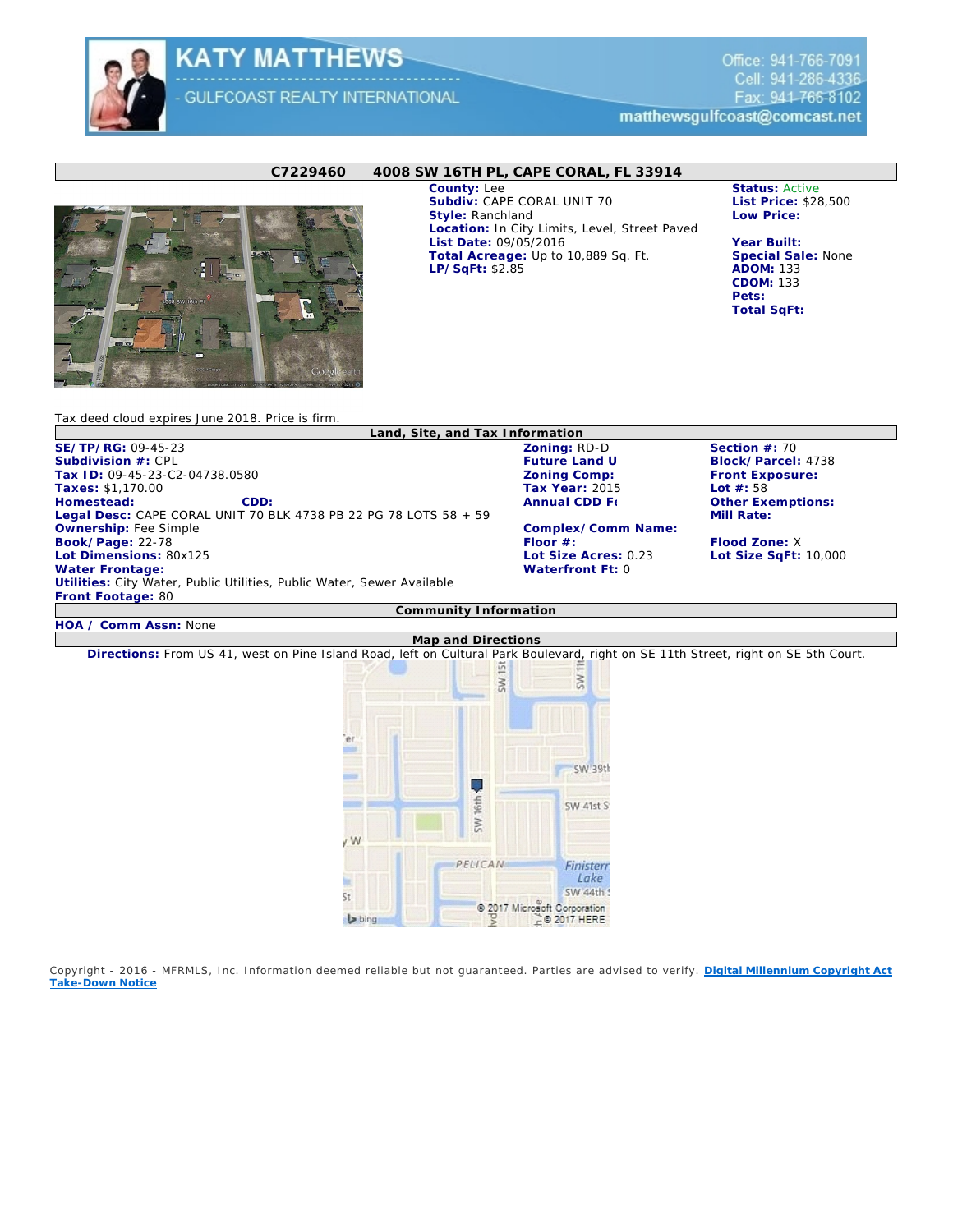## **C7229459 3136 SW 21ST PL, CAPE CORAL, FL 33914**



**County:** Lee **Status:** Active Subdiv: CAPE CORAL UNIT 96 List Price: \$25,900<br>
Style: Residential Development Low Price: **Style: Residential Development** Location: Corner Lot/Unit, In City Limits, Lot - Oversized, Street Private<br>List Date: 09/05/2016 **Priori Private** Year Built: List Date: 09/05/2016<br>
Total Acreage: Up to 10,889 Sq. Ft. Special Sale: None Total Acreage: Up to 10,889 Sq. Ft. **LP/SqFt:** \$2.47 **ADOM:** 133 **CDOM:** 133

**Pets: Total SqFt:** 

| Tax deed cloud expires June 2018. Price is firm.                       |                      |                          |  |  |
|------------------------------------------------------------------------|----------------------|--------------------------|--|--|
| Land, Site, and Tax Information                                        |                      |                          |  |  |
| SE/TP/RG: 33-44-23                                                     | Zoning: R1-D         | Section $#: 96$          |  |  |
| Subdivision $#$ : CPL                                                  | <b>Future Land U</b> | Block/Parcel: 6055       |  |  |
| Tax ID: 33-44-23-C4-06055.0300                                         | <b>Zoning Comp:</b>  | Front Exposure:          |  |  |
| Taxes: \$1.618.00                                                      | Tax Year: 2015       | Lot $#: 30$              |  |  |
| Homestead:<br>CDD:                                                     | Annual CDD Fe        | <b>Other Exemptions:</b> |  |  |
| Legal Desc: CAPE CORAL UNIT 96 BLK 6055 PB 25 PG 47 LOT 30             |                      | Mill Rate:               |  |  |
| Ownership: Fee Simple                                                  | Complex/Comm Name:   |                          |  |  |
| Book/Page: 25-47                                                       | Floor #:             | Flood Zone: X            |  |  |
| Lot Dimensions: 86x125                                                 | Lot Size Acres: 0.24 | Lot Size SqFt: 10,501    |  |  |
| Water Frontage:                                                        | Waterfront Ft: 0     |                          |  |  |
| Utilities: City Water, Public Utilities, Public Water, Sewer Available |                      |                          |  |  |
| Front Footage: 184                                                     |                      |                          |  |  |
| Community Information                                                  |                      |                          |  |  |
| HOA / Comm Assn: None                                                  |                      |                          |  |  |

**Map and Directions Directions:** From US 41, west on Pine Island Road, left on Chiquita Boulevard, right on SW 32nd Street. Lot is on the corner of SW 32nd

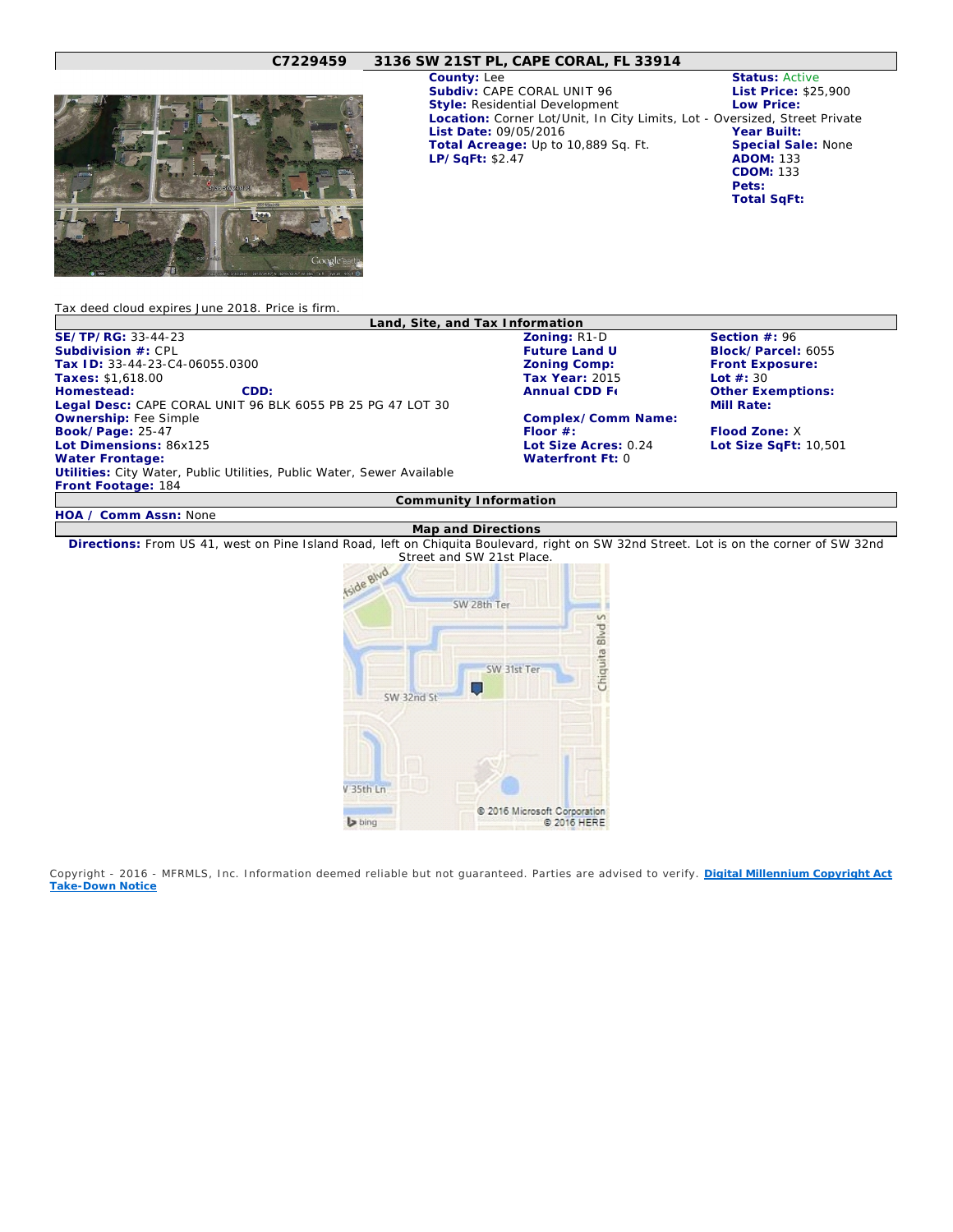## **C7229458 1023 SE 5TH CT, CAPE CORAL, FL 33990**



**County:** Lee **Status:** Active **Subdiv:** CAPE CORAL UNIT 24 **List Price:** \$21,900 **Style:** Residential Development **Low Price: Location:** In City Limits, Level, Lot - Oversized, Street Paved List Date: 09/05/2016<br>
Total Acreage: Up to 10,889 Sq. Ft. Special Sale: None Total Acreage: Up to 10,889 Sq. Ft. **LP/SqFt:** \$1.88 **ADOM:** 199

**CDOM:** 199 **Pets: Total SqFt:** 

| Tax deed cloud expires June 2018. Price is firm.                       |                      |                          |  |  |
|------------------------------------------------------------------------|----------------------|--------------------------|--|--|
| Land, Site, and Tax Information                                        |                      |                          |  |  |
| SE/TP/RG: 24-44-23                                                     | Zoning: R1-D         | Section $#: 24$          |  |  |
| Subdivision $#:$ CPL                                                   | <b>Future Land U</b> | Block/Parcel: 1051       |  |  |
| Tax ID: 24-44-23-C2-01051.0540                                         | <b>Zoning Comp:</b>  | Front Exposure:          |  |  |
| Taxes: \$1,059.00                                                      | Tax Year: 2015       | Lot $#: 54$              |  |  |
| Homestead:<br>CDD:                                                     | Annual CDD Fe        | <b>Other Exemptions:</b> |  |  |
| Legal Desc: CAPE CORAL UNIT 24 BLK.1051 PB 14 PG 76 LOTS 54 + 55       |                      | Mill Rate:               |  |  |
| Ownership: Fee Simple                                                  | Complex/Comm Name:   |                          |  |  |
| Book/Page: 14-76                                                       | Floor $#$ :          | Flood Zone: X            |  |  |
| Lot Dimensions: 80x145                                                 | Lot Size Acres: 0.27 | Lot Size SqFt: 11,646    |  |  |
| Water Frontage:                                                        | Waterfront Ft: 0     |                          |  |  |
| Utilities: City Water, Public Utilities, Public Water, Sewer Available |                      |                          |  |  |
| Front Footage: 80                                                      |                      |                          |  |  |
| Community Information                                                  |                      |                          |  |  |
| HOA / Comm Assn: None                                                  |                      |                          |  |  |
| Map and Directions                                                     |                      |                          |  |  |

**Directions:** From US 41, west on Pine Island Road, left on Cultural Park Boulevard, right on SE 11th Street, right on SE 5th Court.